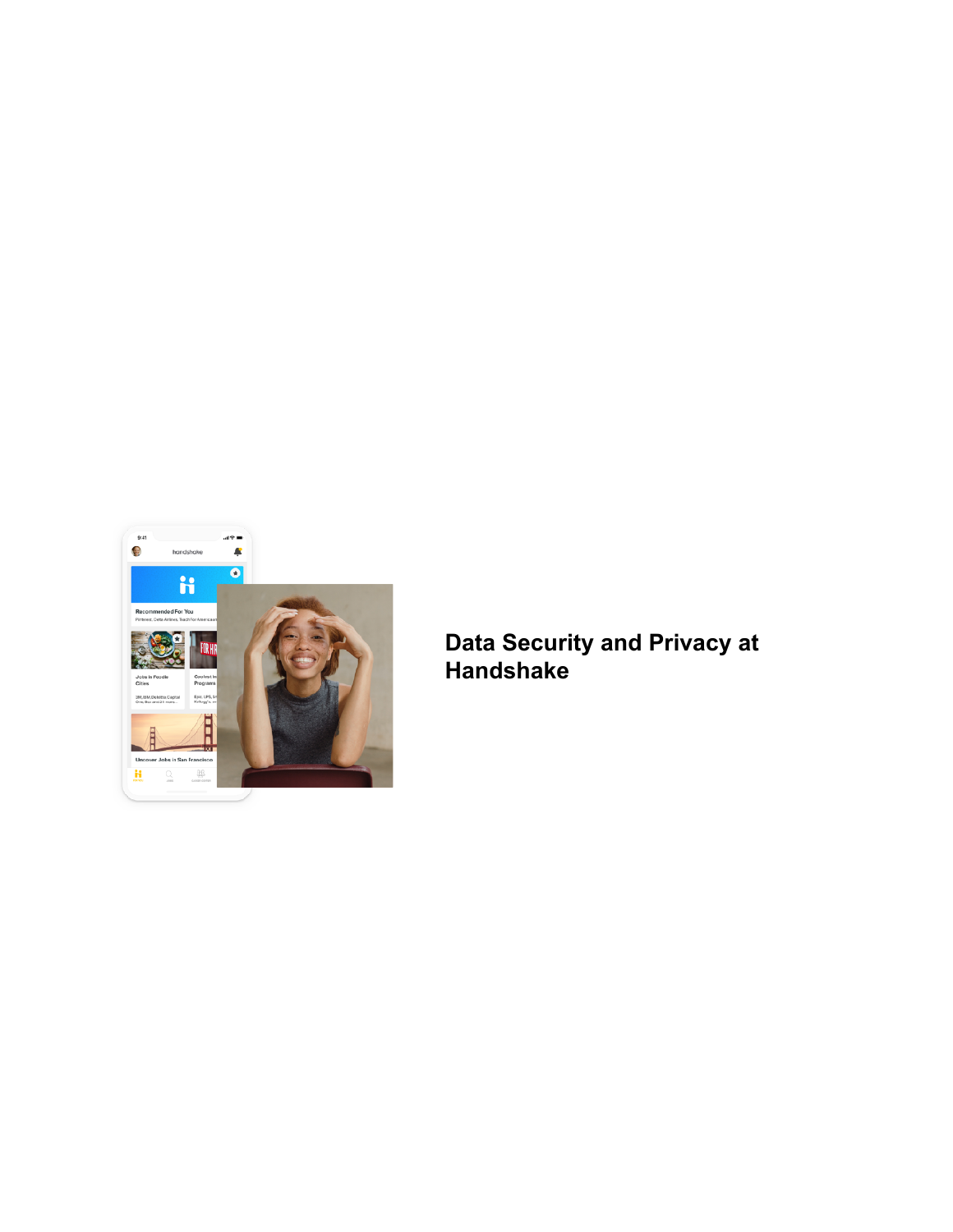| <b>Introduction</b>                          |   |  |
|----------------------------------------------|---|--|
| <b>A Culture of Security</b>                 |   |  |
| <b>Employee Background Checks</b>            |   |  |
| Dedicated Security and Privacy Teams         |   |  |
| <b>Ongoing Team Training</b>                 |   |  |
| <b>Compliance</b>                            |   |  |
| <b>FERPA</b>                                 | 4 |  |
| <b>GDPR</b>                                  | 4 |  |
| <b>Security Architecture</b>                 |   |  |
| <b>Handshake Security Standards</b>          | 5 |  |
| Cloud Infrastructure                         | 5 |  |
| Google Cloud                                 |   |  |
| Architecture Diagram                         | 6 |  |
| Security in the Development Process          | 6 |  |
| <b>Third Party Audits</b>                    |   |  |
| <b>Financial Security and PCI Compliance</b> |   |  |
| Data Ownership                               |   |  |
| <b>Reliability and Uptime</b>                |   |  |
| <b>Conclusion</b>                            |   |  |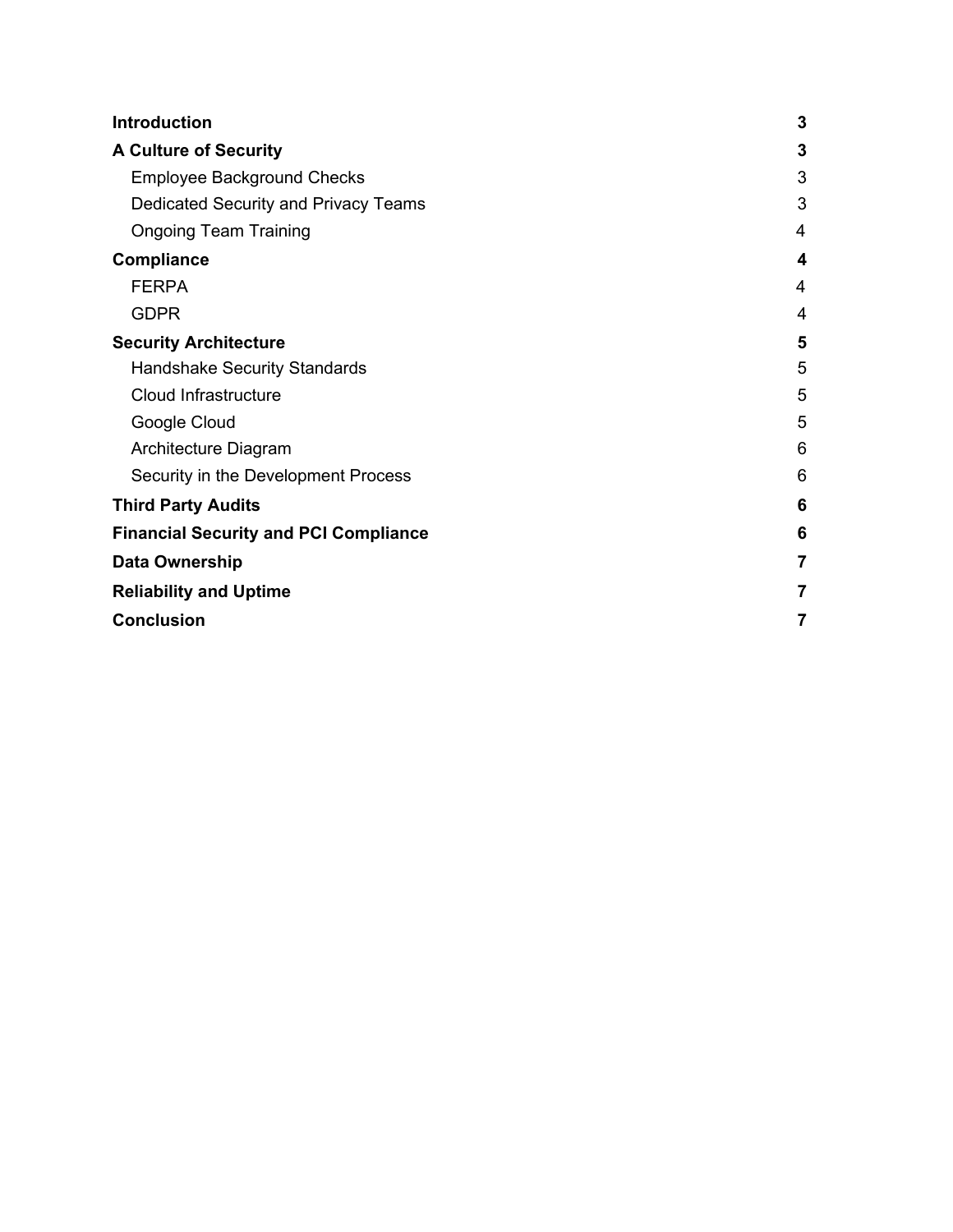## <span id="page-2-0"></span>**Introduction**

Handshake was founded in 2014 with the mission to democratize access to opportunity for every student, regardless of their socioeconomic background, who they know, or where they go to school.

Today, Handshake is the leading career management platform in the United States. Trusted by over 70% of the Nation's top Universities, Handshake provides a platform that connects 700+ Universities, 10M+ students, and 220K+ employers.

Universities career centers trust Handshake to manage back office operations including tracking event attendance, managing on-campus interviews for employers, tracking advising appointments, and more.

Students use Handshake to build a professional profile, manage resumes and cover letters, and to apply to jobs posted by employers through the system. Students can choose to have their Handshake profiles visible to employers - enabling employers to proactively reach out to them with job and internship offers.

Employers use Handshake to manage their college recruiting across over 700 Universities. Handshake is a core part of the recruiting process for over 220,000 organizations globally, including 100% of the Fortune 500.

# <span id="page-2-1"></span>**A Culture of Security**

At Handshake a culture of security is created throughout the organization. An emphasis on security is embedded throughout our hiring and on-boarding processes and re-enforced through frequent company-wide training.

### <span id="page-2-2"></span>**Employee Background Checks**

Before they join Handshake, our team verifies an individual's education and previous employment, and performs internal and external reference checks. Where local labor law or statutory regulations permit, Handshake may also conduct criminal, credit, immigration, and security checks. The extent of these background checks is dependent on the desired position.

### <span id="page-2-3"></span>**Dedicated Security and Privacy Teams**

Handshake employs dedicated security and privacy teams. These teams are constantly focused on ensuring Handshake leads the industry in data security and privacy as well as building a culture of security at Handshake.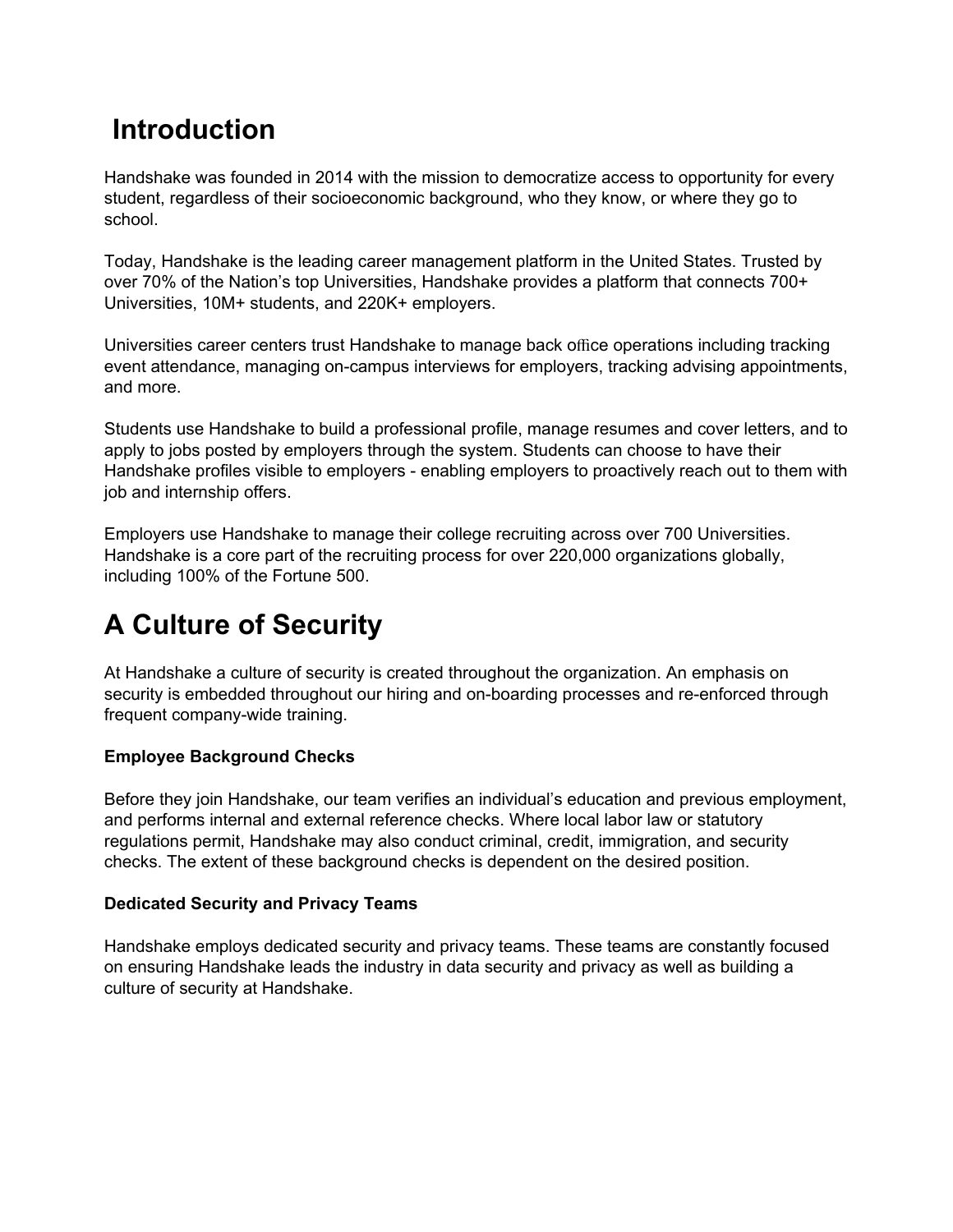Our data security and privacy teams are comprised of senior engineering leaders, attorneys with a focus on user privacy best practices, and representatives from the Handshake executive leadership team.

#### <span id="page-3-0"></span>**Ongoing Team Training**

All new Handshake employees must go through security training as an early part of the on-boarding process. During on-boarding employees set up key security safeguards such as two-factor authentication on all sensitive systems. As a part of on boarding all team members also go through detailed FERPA training.

Handshake's Security and Privacy team also lead company wide refresher training throughout the year. These training are oftentimes combined with security tests - including vulnerability tests for things like spear-phishing attacks.

### <span id="page-3-1"></span>**Compliance**

### <span id="page-3-2"></span>**FERPA**

Handshake is designed to enable complete FERPA compliance. When a University launches Handshake the career center, in partnership with the IT organization on campus, upload FERPA protected information to Handshake. This data is used by the career center for purposes of tracking engagement, maintaining counseling notes, and other key functions allowed by the system. This data transfer is permitted by FERPA under the service provider exception.

When a student logs in to Handshake they "claim their account" and are in full control over how their information is shared with third parties on the system (employers. The Handshake agreement defines this transition as a "Claimed Account".

Handshake's opt-in process is designed to ensure students are in full control of their information at all times. No student information is visible to others on the system unless that student has explicitly opted to share that data. These decisions are reportable for purposes of compliance.

Handshake has been vetted by Universities across the country and found to be 100% inline with the FERPA legislation. Handshake retains FERPA experts and incorporates FERPA training into the employee on-boarding process.

#### <span id="page-3-3"></span>**GDPR**

Europe's new General Data Protection Regulation (GDPR) is one of the most comprehensive and important changes in data privacy regulation in recent years. Handshake has made updates to further strengthen our commitment to Student privacy and to ensure compliance with GDPR.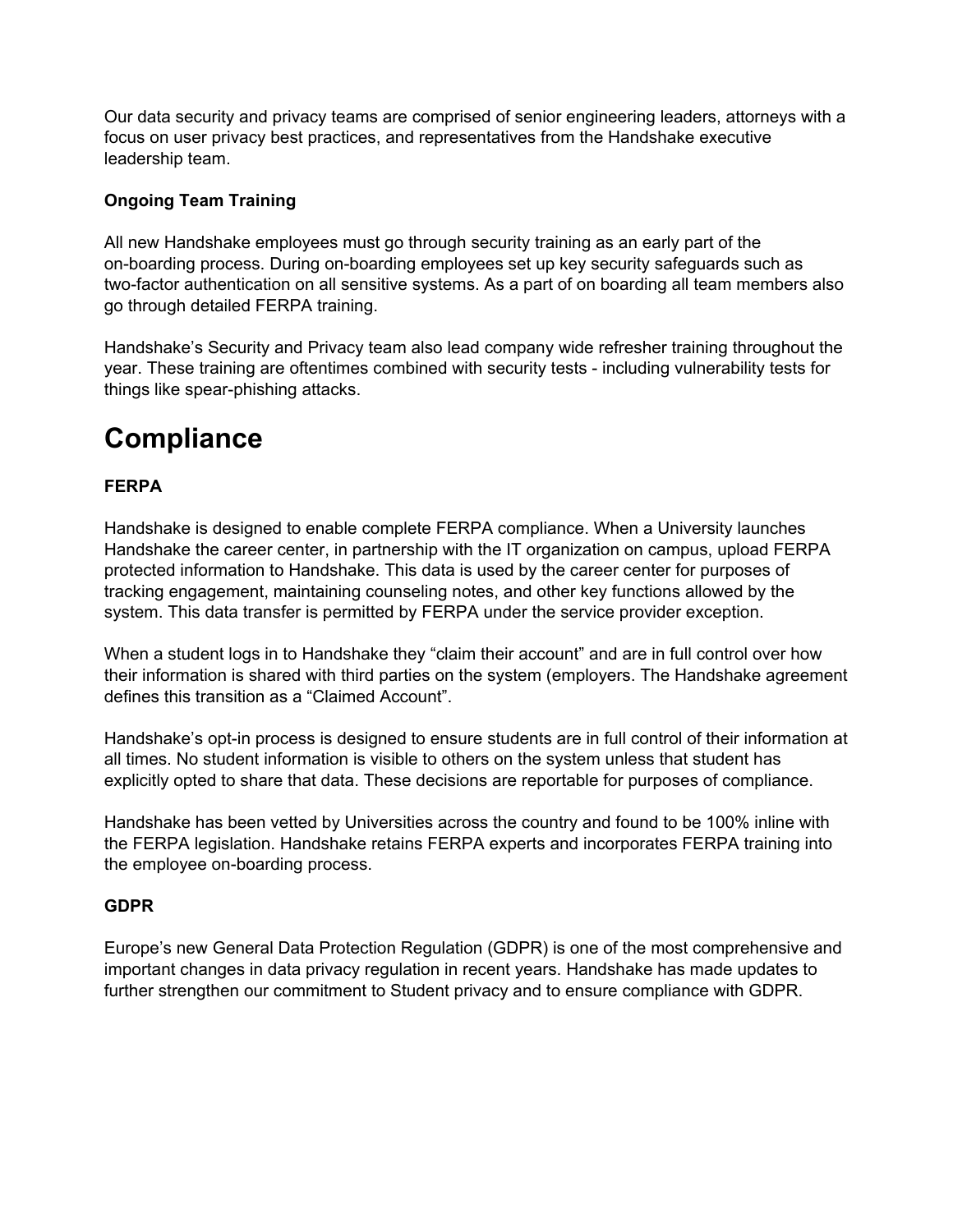Handshake is fully compliant with GDPR. As outlined in the GDPR legislation, Handshake is defined as a "Data Processor" and the University the "Data Controller".

Handshake has a draft "Data Processing Agreement" on file for all third party technologies employed in the Handshake platform and has a draft agreement on file for use by Universities. DPAs can be requested by emailing Handshake's privacy team at  $\frac{pr}{\text{prox}(Q)}$  oinhandshake.com.

Handshake's product and security teams have continued their commitment to ensure GDPR's best practices for informed consent are incorporated into the Handshake product.

Handshake allows Universities to sync in the GDPR protections status of students using the "'eu-gdpr- subject" flag in the data sync.

### <span id="page-4-0"></span>**Security Architecture**

Handshake is built atop industry leading cloud infrastructure. Our development team incorporates tests for known security vulnerabilities into each build. Quarterly third party scans ensure Handshake is safe and secure.

#### <span id="page-4-1"></span>**Handshake Security Standards**

All data stored and processed through the Handshake platform is:

■ Encrypted in transmission using TLS 1.3

- Encrypted at rest using AES 256
- Stored in the United States

#### <span id="page-4-2"></span>**Cloud Infrastructure**

Handshake uses Google Cloud to host the Handshake application.

### <span id="page-4-3"></span>Google Cloud

Handshake uses Google cloud to manage data storage, system back-ups, server management, and cloud management tools.

Google cloud is an industry leader in data security. You can learn more about the work Google is doing to ensure protection here: <https://cloud.google.com/security/>

Google's infrastructure has been vetted for compliance against industry standards. Specifically, Google's infrastructure has been vetted under:

| $\checkmark$ ISO 27001 | $\sqrt{}$ SOC 2 | $\sqrt{}$ CSA STAR | $\sqrt{2}$ ISF           |
|------------------------|-----------------|--------------------|--------------------------|
| $\checkmark$ ISO 27017 | $\sqrt{}$ SOC 3 | ✓ FedRAMP          | $\sqrt{MPAA}$            |
| $\sqrt{}$ ISO 27018    | $\angle$ PCIDSS | √ COPPA            | $\checkmark$ NIST 800-53 |
| $\sqrt{}$ SOC 1        | $\angle$ HIPPA  | √ FFRPA            | $\sqrt{SOX}$<br>5        |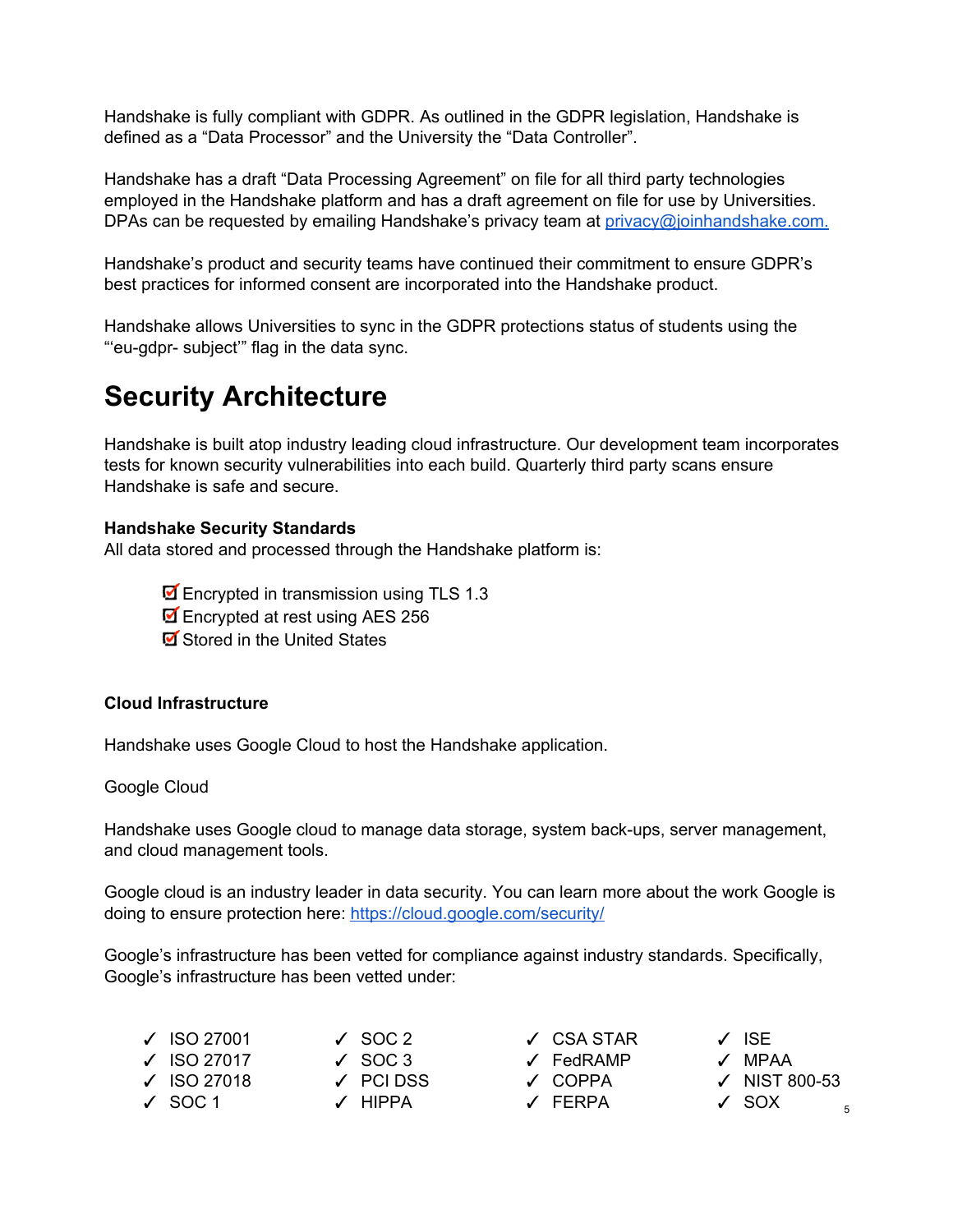#### <span id="page-5-0"></span>Architecture Diagram



### <span id="page-5-1"></span>**Security in the Development Process**

Every build of Handshake is tested for security vulnerabilities. Tests include checks against: SQL Injections, cross-site request forgery, session vulnerabilities, cross site scripting, file access, authentication, and many other potential security concerns. Each change to the Handshake codebase is peer reviewed by a qualified engineer.

Handshake continuously uses security assessments to examine the platform and tests for known web application vulnerabilities (e.g. OWASP Top 10).

## <span id="page-5-2"></span>**Third Party Audits**

Handshake partners with third party agencies to verify the security of the Handshake platform.

External scans are done on the Handshake system quarterly through Trustwave. In the event that any vulnerabilities are discovered they are prioritized by our security team and addressed in accordance with their severity.

Handshake contacts with a third party security firm to do a full penetration test of the Handshake system annually.

## <span id="page-5-3"></span>**Financial Security and PCI Compliance**

Handshake does not handle, process, store, or transmit sensitive financial data through Handshake servers.